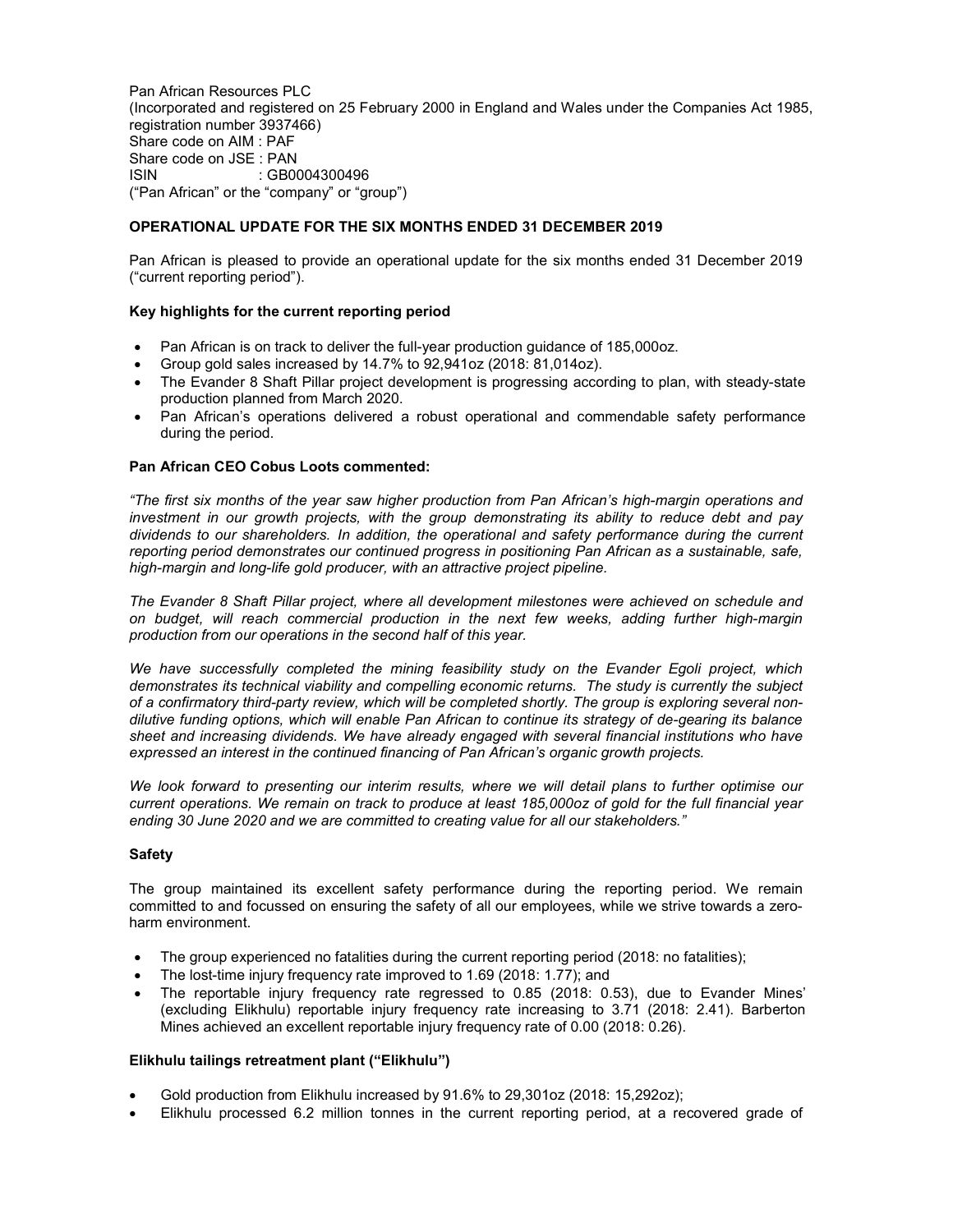0.15g/t, despite operations being severely impacted by heavy rains in December 2019; and

 A new pump station, successfully commissioned during December 2019, is expected to increase plant feed grades and plant feed rates for the remainder of the financial year, which will have a favourable impact on gold production.

### Barberton Mines ("Barberton")

Barberton produced 47,356oz (2018: 50,556oz) during the current reporting period, comprising:

- Underground mining operations, which contributed 36,737oz (2018: 38,550oz); and
- Barberton tailings retreatment plant ("BTRP") which contributed 10,619oz (2018: 12,006oz), with current year production in line with guidance.

The 6.3% reduction in Barberton's production in the current reporting period was principally due to:

- o Community unrest experienced during July 2019, which adversely impacted underground production. Barberton is pursuing legal action against instigators involved in this unrest and has experienced no major disruption to our operations in the past months. Enhanced security initiatives have also contributed to curtailing illegal mining and criminality; and
- $\circ$  Challenging geological conditions at Barberton's Fairview operation, which are expected to be mitigated by increased mining flexibility in the remainder of the financial year.

Barberton remains on track to achieve the market guidance of approximately 100,000oz for the full 2020 financial year.

#### Evander Mines' 8 Shaft Pillar project ("8 Shaft Pillar")

Gold production from the Evander complex (excluding Elikhulu) increased by 7.4% to 16,284oz (2018: 15,166oz), despite experiencing electricity supply constraints in the last months of the current reporting period.

The 8 Shaft Pillar project achieved first gold in August 2019, as previously communicated. Steady-state production is forecast during March 2020, as originally anticipated. The project is forecast to contribute 30,000oz of gold or more per annum to the group's production over a three-year period, once operational steady state is reached. The following major milestones were achieved by 31 December 2019:

- o Construction and support of access in the shaft brattice wall;
- o Completion of steelwork in the shaft tower;
- $\circ$  Completion of the holing of all critical development ends to allow the continuous mining of shaft pillars;
- $\circ$  Refurbishment of the Kinross plant to ensure optimised performance with pillar material feed; and
- $\circ$  Successful commissioning of the grout plant, which is required for pillar support.

## Evander Mines' Egoli project ("Egoli")

The Egoli project's mining feasibility study ("MFS") has been finalised, with the MFS results surpassing the findings of previous technical and financial assessments.

The project has an expected initial life-of-mine of approximately nine years and is forecast to produce approximately 90,000oz of gold per annum at peak production levels, at an all-in sustaining cost of less than 1,000/oz. The existing infrastructure at 7 Shaft has made ready access to the orebody possible within a relatively short timeframe, which contributes to the project's low execution risk. The project falls under the current Evander Gold Mining (Pty) Ltd mining right and all permits and licences are in place.

A comprehensive review of the MFS is being performed by The Mineral Corporation, an independent mining consultancy, after which the MFS findings will be communicated to the market.

#### Barberton Mines' sub-vertical shaft project at Fairview Mine

The development at the top and bottom access of the sub-vertical shaft is progressing as planned.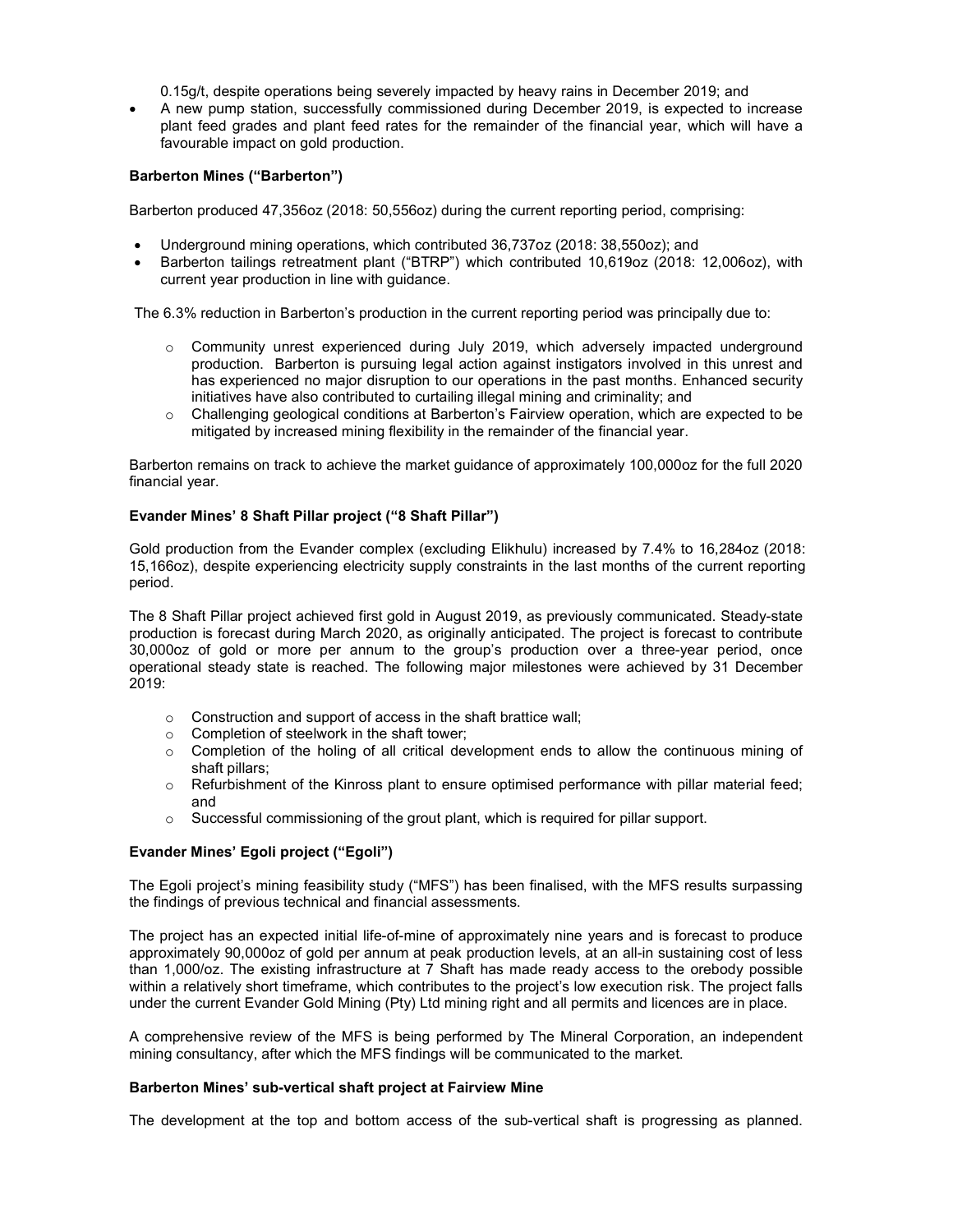Raise boring will commence once adequate ore reserves are established in the MRC (11-block). As previously communicated, the project is expected to produce an additional 7,000oz to 10,000oz per annum once the shaft is completed.

### Group net debt

- Net dividends of R43 million paid to shareholders in December 2019;
- The capitalisation of lease agreements of R83m (2018: R nil) in terms of IFRS 16;
- R100 million principal repayment on the Elikhulu term facility;
- R197 million paid towards the gold loan during H1 of FY20:
- Realised hedging losses of R29 million incurred during the reporting period; and
- Capital of R57 million spent on the 8 Shaft Pillar project.

| The company's senior, interest bearing, net bank debt comprising the RCF and Elikhulu facilities (senior<br>debt), decreased to R1.597 billion (R1.548 billion when accounting for 71.3kg of gold delivered to Rand<br>Refinery in December 2019, but not settled by 31 December 2019) from the R1.89 billion at 30 June<br>2019.                                                                                                                                                                                                                                                                                                                       |  |
|---------------------------------------------------------------------------------------------------------------------------------------------------------------------------------------------------------------------------------------------------------------------------------------------------------------------------------------------------------------------------------------------------------------------------------------------------------------------------------------------------------------------------------------------------------------------------------------------------------------------------------------------------------|--|
| Total net debt, includes the impact of capitalised operating leases in terms of IFRS 16, decreased to<br>R1.74bn (R1.69 billion when accounting for 71.3kg of gold delivered to Rand Refinery in December<br>2019, but not settled by 31 December 2019) from the R1.83 billion at 30 June 2019.                                                                                                                                                                                                                                                                                                                                                         |  |
| Total net debt at 31 December 2019 was impacted by:                                                                                                                                                                                                                                                                                                                                                                                                                                                                                                                                                                                                     |  |
| Net dividends of R43 million paid to shareholders in December 2019;<br>$\bullet$<br>The capitalisation of lease agreements of R83m (2018: R nil) in terms of IFRS 16;<br>R100 million principal repayment on the Elikhulu term facility;<br>$\bullet$<br>R197 million paid towards the gold loan during H1 of FY20;<br>$\bullet$<br>Realised hedging losses of R29 million incurred during the reporting period; and<br>$\bullet$<br>Capital of R57 million spent on the 8 Shaft Pillar project.<br>$\bullet$<br>In terms of the company's senior debt agreements, it is obligated to reduce the outstanding balance of<br>these facilities as follows: |  |
| <b>Financial year:</b><br><b>ZAR</b>                                                                                                                                                                                                                                                                                                                                                                                                                                                                                                                                                                                                                    |  |
| Jun-20<br>1 550 000                                                                                                                                                                                                                                                                                                                                                                                                                                                                                                                                                                                                                                     |  |
| 1 300 000<br>Jun-21                                                                                                                                                                                                                                                                                                                                                                                                                                                                                                                                                                                                                                     |  |
| <b>Jun-22</b><br>900 000                                                                                                                                                                                                                                                                                                                                                                                                                                                                                                                                                                                                                                |  |
| 700 000<br>$Jun-23$                                                                                                                                                                                                                                                                                                                                                                                                                                                                                                                                                                                                                                     |  |
| 500 000<br>Jun-24                                                                                                                                                                                                                                                                                                                                                                                                                                                                                                                                                                                                                                       |  |
| The senior debt redemption profile can be accelerated and, in light of the prevailing robust gold prices<br>and strong operational cash generation, the company is forecast to measurably reduce its debt during<br>the next two financial years.                                                                                                                                                                                                                                                                                                                                                                                                       |  |

## Interim results for the six months ended 31 December 2019

Pan African will announce its interim results on 18 February 2020.

Any forecast information contained in this announcement has neither been reviewed nor audited by the company's external auditors.

Rosebank 24 January 2020